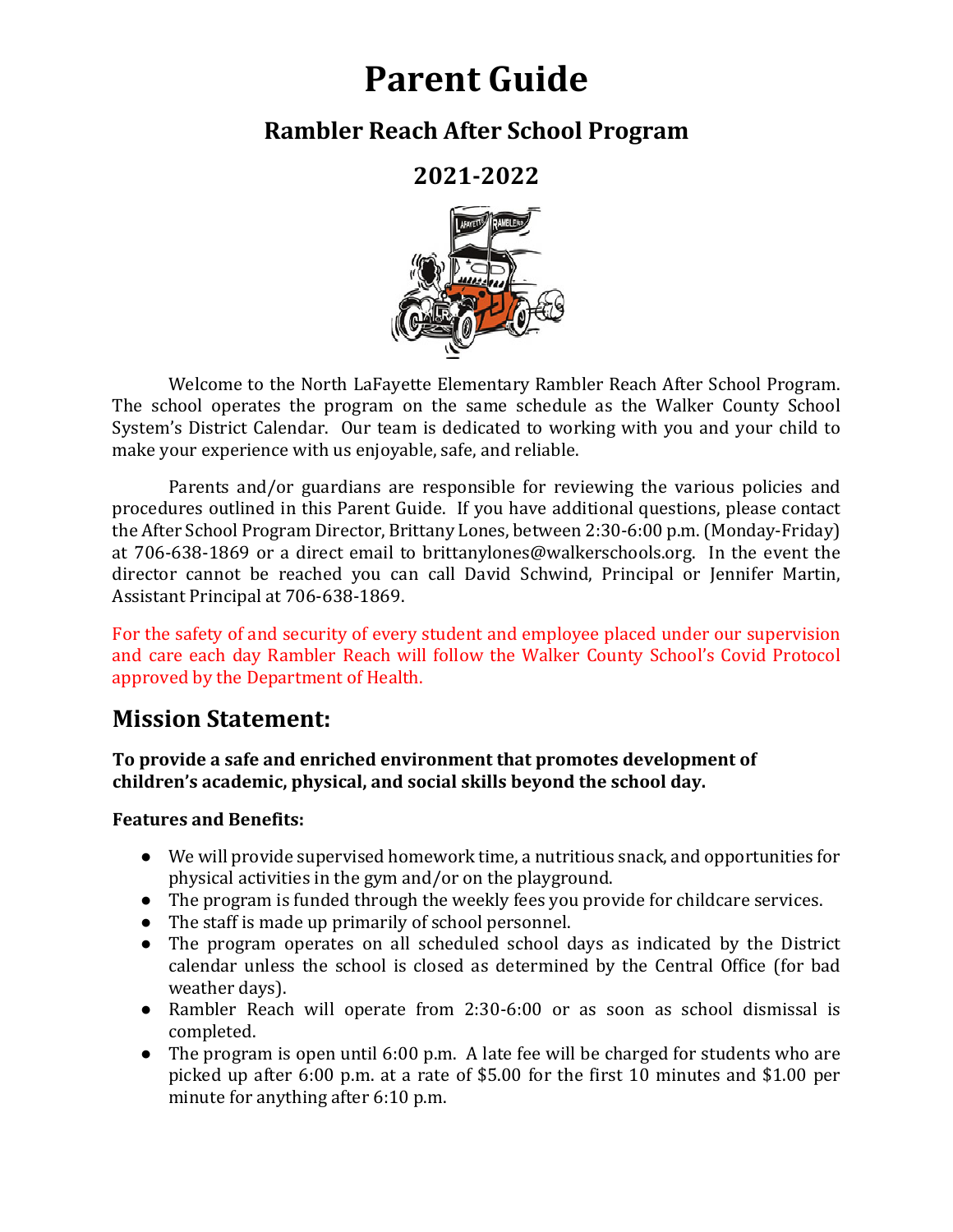Parents are expected to pay on Friday the week before care begins the next week or on Monday for the week of childcare. There will be a \$5.00 per day late charge for anyone who does not pay by Monday afternoon each week.

#### **Additional Information:**

#### ● **Lost and Found**

All personal property should be labeled with the child's name. Rambler Reach will not be responsible for lost, misplaced, or damaged items. Children should refrain from bringing toys or other valuable personal possessions to the Program.

#### ● **Behavioral Policy**

In order that all children participating in the After School Program have a rewarding and safe experience, certain conduct and behavior will be prohibited. Students who engage in prohibited conduct will be subject to discipline up to and including suspension from the program. Please refer to the Behavioral Expectations and Discipline Policy sheet included with the registration packet for prohibited conduct and consequences.

#### ● **Injury Reports**

If there is an incident in which a child is hurt or injured that requires more than just a Band-Aid or a few minutes of sitting out, an injury report will be filled out by the staff person on duty and the parent will be notified. If an injury is serious, a staff person will notify 911 and the parent will be notified.

#### ● **Medications/Allergies**

Medications will not be given to any child by the Program staff. If your child requires medication for a temporary situation, the parent or the school personnel must dispense it during school hours. However, the Program must be informed of any medication currently being taken or if there are special concerns such as allergic conditions or asthma **or** a need for Epi Pens, inhalers, etc.

Special arrangements may be made for Program staff to supervise selfadministration of these items with the proper school medical form signed by the prescribing physician.

In case of a medical emergency and a parent or guardian cannot be reached, the Program staff has permission to assume responsibility for proper treatment of a child. This includes obtaining an ambulance, physician, hospital, etc. that will best serve the child's medical needs. Any changes to a child's medical information should be made on the Emergency Medical Authorization sheet and submitted to the School Office.

**Note:** The program reserves the right to review all placement of children. If it **is determined that we cannot adequately provide your child with the proper** care and supervision unique to their needs, we will discuss dismissal from the **program.**

#### **Questions?**